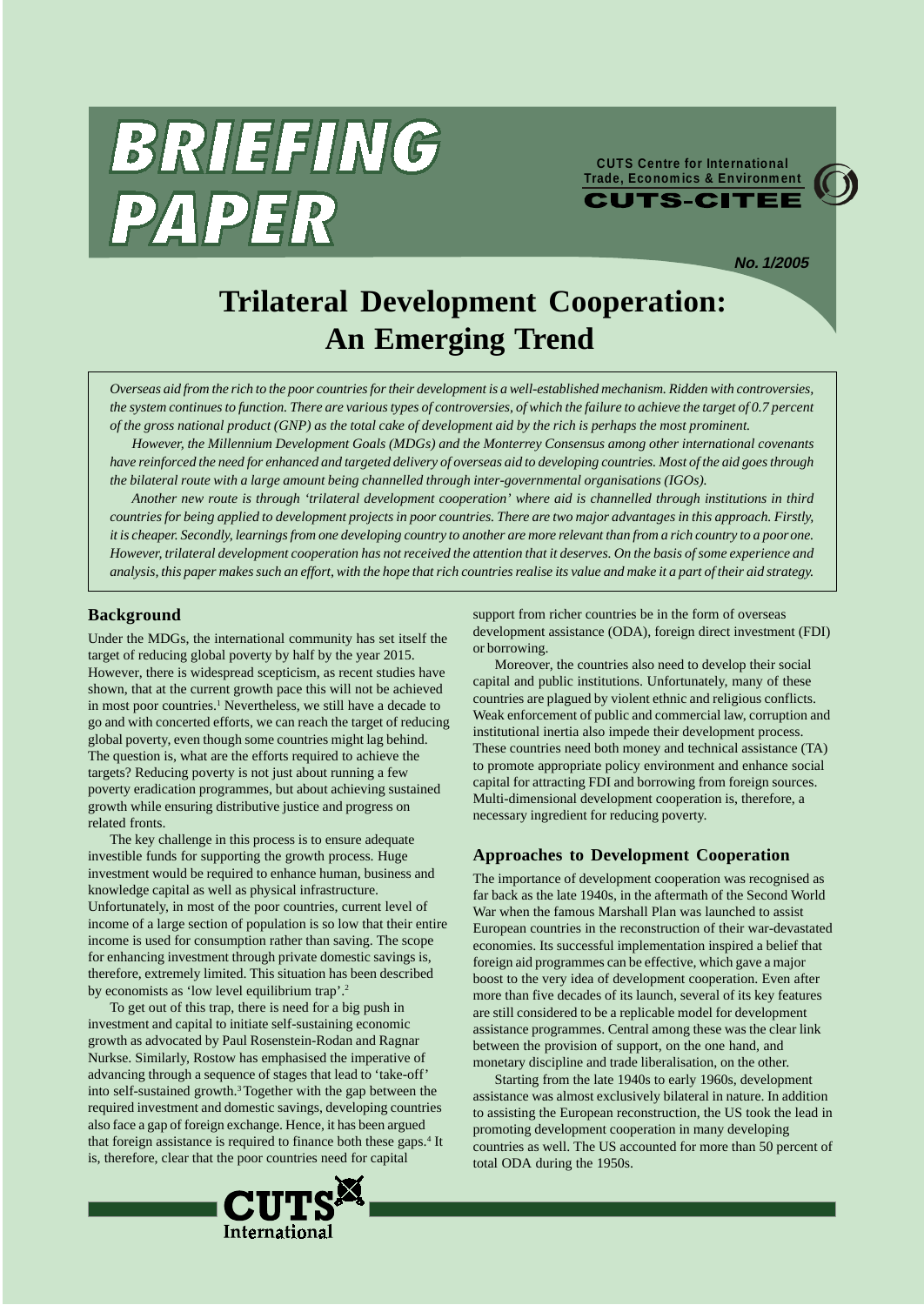The period from early 1960s to mid 1970s saw a significant growth in multilateral development assistance. There were four major multilateral institutions responsible for providing development assistance during this period: International Development Association (IDA) attached to the World Bank (WB); the Fund for Special Operations of the Inter-American Development Bank (IDB); the cooperation fund of the European Economic Community (EEC); and the United Nations Development Programme (UNDP), organised in 1965 through the merger of several UN financial facilities. In the mid 1960s, the share of these multilateral institutions in total ODA was only about 10 percent. This grew to nearly 25 percent in the mid-1970s even without counting the funds provided by the EEC.

Meanwhile, the idea of South-South cooperation got momentum, which has its genesis in the Bandung Conference in 1955, when the leaders of 29 developing countries came together to recognise the promotion of collective self-reliance as a political imperative. This was followed by the establishment of a Working Group on Technical Cooperation among Developing Countries (TCDC) by the UN General Assembly in 1972. In 1978, many more such leaders gathered at Buenos Aires to formulate a Plan of Action (BAPA), conceptual framework and programmatic goals, which were endorsed by the UN General Assembly a few months later.5

In 1999, the High-level Committee on the Review of TCDC,<sup>6</sup> in its eleventh session resolved that South-South cooperation should be viewed as being complementary and not a substitute for North-South cooperation. This effectively meant that the committee was of the view that a North-South-South cooperation was needed. Thus, came the recognition for the importance of trilateral development cooperation.7

Trilateral development cooperation received a major boost in 1993 at the Tokyo International Conference on African Development (TICAD), and has since become known as TICAD process, in which Japanese resources are used to promote exchanges between Asian and African countries.

In May 2004, at an international conference on poverty reduction at Shanghai, China adopted the Shanghai Consensus, which turned around the theme of the Washington Consensus. It resolved that stronger cooperation between all development partners including South-South cooperation can facilitate scaling

up (of poverty reduction efforts) through exchange of ideas, the transfer of resources and the strengthening of capacity. In this effort, it also reinforced the issue of partnership between all stakeholders to leverage and scale up a country's development efforts.

The Special TCDC Unit of UNDP is engaged in promoting South-South cooperation programmes. Practically, it is promoting more of trilateral development cooperation. Trilateral development cooperation takes a broad-based approach that promotes TCDC partnership with various actors, which include traditional donors, multilateral agencies, private sector, academic institutions and civil society organisations (CSOs).

At another level, the Development Assistance Committee (DAC) of the Organisation for Economic Cooperation and Development (OECD) and the UNDP jointly organised the 'Forum on Partnership for More Effective Development Cooperation' at Paris, on February 1-2, 2005, to promote greater dialogue and mutual understanding among the world's principal providers of development cooperation. The Forum brought together for the first time the members of the OECD DAC with a wide range of non-OECD governments and institutions involved in development cooperation and South-South initiatives.

The participants at the Forum acknowledged the important contribution of South-South cooperation, particularly through the sharing of experience and know-how, to further the development of developing countries. In this respect, the Forum participants:

- agreed that South-South and triangular cooperation can improve the aid efficiency and effectiveness in emphasising ownership and inclusive partnerships;
- expressed their interest in advancing triangular cooperation. In this context, reference was made to the perceived need and valuable input from the side of the DAC to strengthen the delivery capacity of some non-OECD participants;
- identified the need for a more systematic approach to sharing experience, knowledge and lessons learnt in the area of South-South and triangular cooperation; and
- recognised the capacity and preparedness of UNDP to facilitate promoting collaboration between OECD and non-OECD participants, which would also be open to development partners not represented at the Forum.

#### **Box 1: Trilateral Development Cooperation in South and Central America**

In the field of development cooperation between Chile and Sweden, the possibility of triangular cooperation, especially in South and Central America became a fruitful way of using Swedish as well as Chilean competence in development projects. Triangular development cooperation provided an interesting opportunity for collaboration between Chile and Sweden.

There are several positive experiences of triangular cooperation between the two countries, for example: 1) The Secretaría de la Mujer in Guatemala has received support from SERNAM, its equivalent institution in Chile, on how to develop an information system for monitoring of gender equity in public policies and institutions, with an initial financial support from Sweden; 2) The private University of Santa Cruz, Bolivia, received technical assistance from two Chilean and Swedish universities to educate high level technicians in the technology of wood

and wood processing; 3) Cuban economists have received training at the Catholic University in Chile; 4) International courses on solid waste management have been co-organised between Chile and Sweden in Peru. These examples show that cooperation can take place in several different areas, e.g. private sector development and the forestry sector, education and training, gender equity, etc, where a country/countries have expertise and comparative advantages.

The Swedish International Development Cooperation Agency (SIDA) is interested to build on these and other positive experiences of the past. Value can be added through a triangular cooperation, when there is an explicit demand from the recipient country, and when the recipient country and the thematic areas fall within the framework of the SIDA regional strategies for South and Central America.

Source: Ministry of Foreign Affairs, Sweden (www.sweden.gov.se/sb/d/4030/a/25729)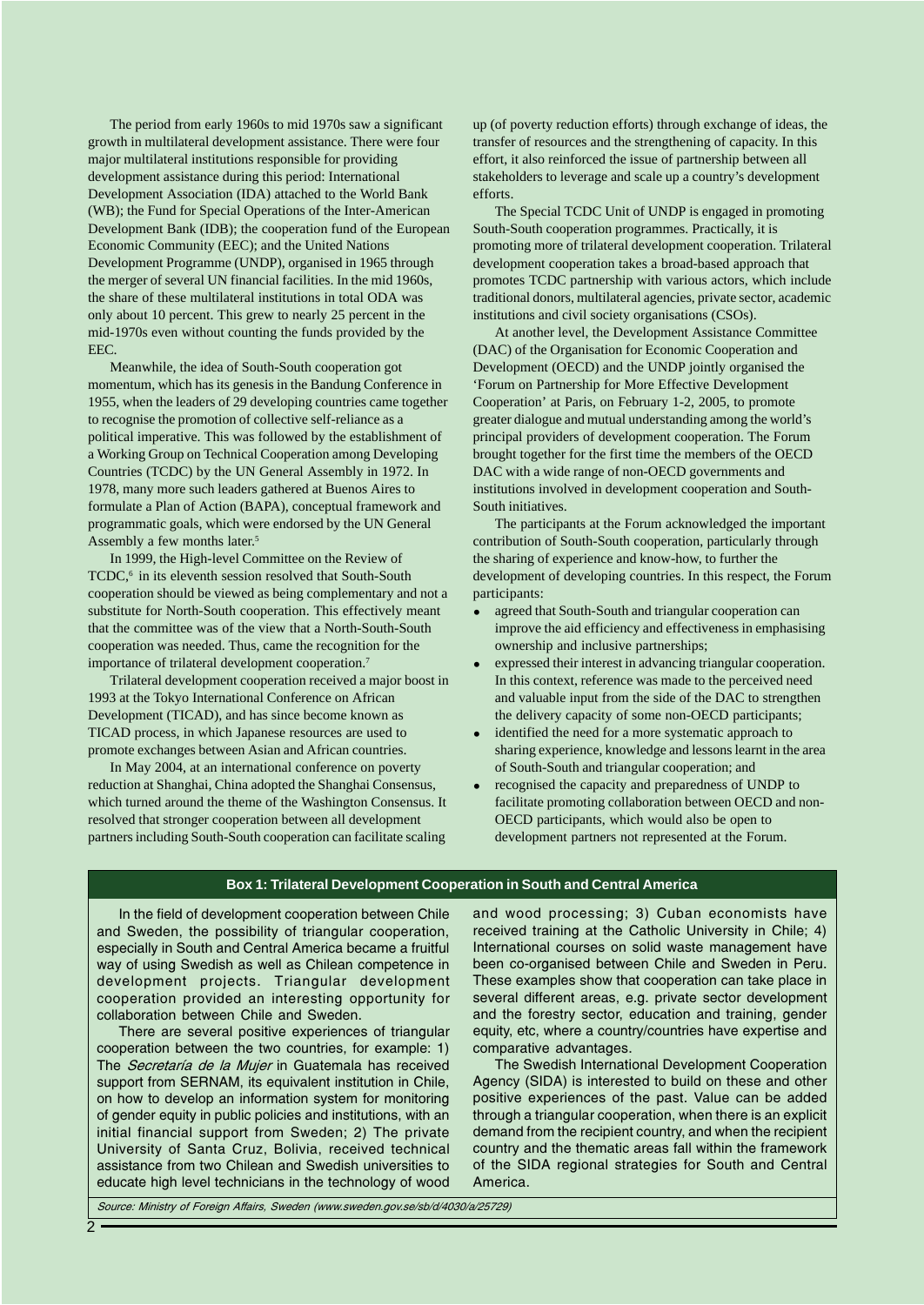Another international forum, that is promoting trilateral development cooperation is the Commonwealth, an association of 53 nations. The Commonwealth development assistance is provided mainly through the Commonwealth Fund for Technical Cooperation (CFTC), which was established in 1971 to be a flexible and effective international mechanism for the delivery of North-South and South-South cooperation.

The CFTC supports capacity building and institutional strengthening in international trade, investment, finance and debt management, public sector development, environmentally sustainable development, education, health and gender equality and equity. The Commonwealth Youth Programme, funded separately, supports its work with young people. It cooperates with a variety of partners including other international organisations, Commonwealth professional bodies, CSOs and the private sector to deliver the programmes.<sup>8</sup>

### **Types of Trilateral Development Cooperation**

Trilateral development cooperation takes a broad-based approach that promotes partnership with various actors, which include traditional donors, multilateral agencies, private sector, academic institutions and CSOs. Hence, trilateral development cooperation does not necessarily mean involvement of three partners only. Nevertheless, it is a kind of partnership where three or three groups of actors are involved: donors, technical assistance providers and the recipients. The kind of trilateral development cooperation discussed here should also not be confused with many other cooperation initiatives that involve three parties.<sup>9</sup>

Development cooperation has traditionally been bilateral in nature even though the donors very often use services of private agencies or non-governmental organisations (NGOs) in their

home countries. This has led to the emergence of several large NGOs mainly based in developed countries – CARE, Oxfam and Actionaid, to name a few.10 Some of them could attract support from other donor governments. Thus, a form of trilateral development cooperation involves developed country donors, foreign developed technical assistance providers and developing country recipients.

This form of cooperation was extended when some developed country donors started involving agencies and experts from other developing countries. This was done through both involvement of other developing country governments (Box 2) or that of private or non-governmental organisations (Box 4). Third World Network, CUTS, African Economic Research Consortium (AERC) are some developing country based NGOs engaged in such activities.

Trilateral development cooperation in which a donor organisation facilitates the development of a partnership between two countries is increasingly being recognised as an effective mechanism to stimulate pro-poor change. A Department for International Development (DFID) initiative that facilitated a high level Russian delegation to learn from the Brazilian response to HIV-AIDS is a good example of such an approach (Box 2).

Another form of trilateral development cooperation takes place when developed country donors engage IGOs for technical assistance. This should not be mistaken with the arrangement where developed country donors channel their funds through IGOs. An example, in this regard, could be the United Nations Conference on Trade and Development (UNCTAD) project on capacity building on trade policy issues in India supported by DFID. Apart from UN agencies, even the OECD, is engaged by some donors to provide technical assistance. Such an arrangement was made when the Competition Commission and

#### Senior members from the Russian Ministries of Health, Education, Defence and Economy together with leading representatives from civil society, HIV-AIDS self-support groups, the media, Russian Orthodox Church, Duma (parliament), medical doctors and state-funded drug research and ARV producers came to meet their Brazilian counterparts during a whirlwind study tour of Brazil's world-renowned response to HIV-AIDS. In a compact schedule organised by their hosts, the Brazilian national AIDS programme, the Russian delegation visited Brasilia, Rio and Sao Paulo where they had the opportunity to interact formally and informally with representatives of a wide variety of organisations and visit the work sites of the majority (see inset box). Brazil HIV AIDS policy .<br>Pre-Russia HIV AIDS policy Pre-DFID Brazil and DFID Russia jointly facilitate DFID Bilateral programme in Brazil DFID Bilateral programme in Russia Brazil HIV AIDS policy postexchange Russia HIV AIDS policy postexchange Exchange creates new space for reflection, learning and change

For many Russian delegates this was a first opportunity to interact with such a wide range of Brazilians working on HIV-AIDS. Exposure to the

Brazilian system stimulated debate among the delegation, particularly around the strong political commitment to a multi-disciplinary government approach, low cost universally provided treatment in Brazil, the clear government support for harm reduction, the strong relationship between civil society and government and the role of the church. During a final evaluation meeting several areas for further collaboration were identified.

'Progress' towards a more pro-poor HIV AIDS policy

Sources: The Russian Delegation in Brazil, June 2003: The full report. DFID Brazil. Forthcoming; and Working in Partnership: trilateral development cooperation in health. In the series Partnerships case studies from DFID Brazil. DFID Brazil. Forthcoming, cited in www.livelihoods.org/lessons/docs/ br\_partHIV.doc

## **Box 2: DFID's Initiative on Trilateral Development Cooperation in the Fight Against AIDS**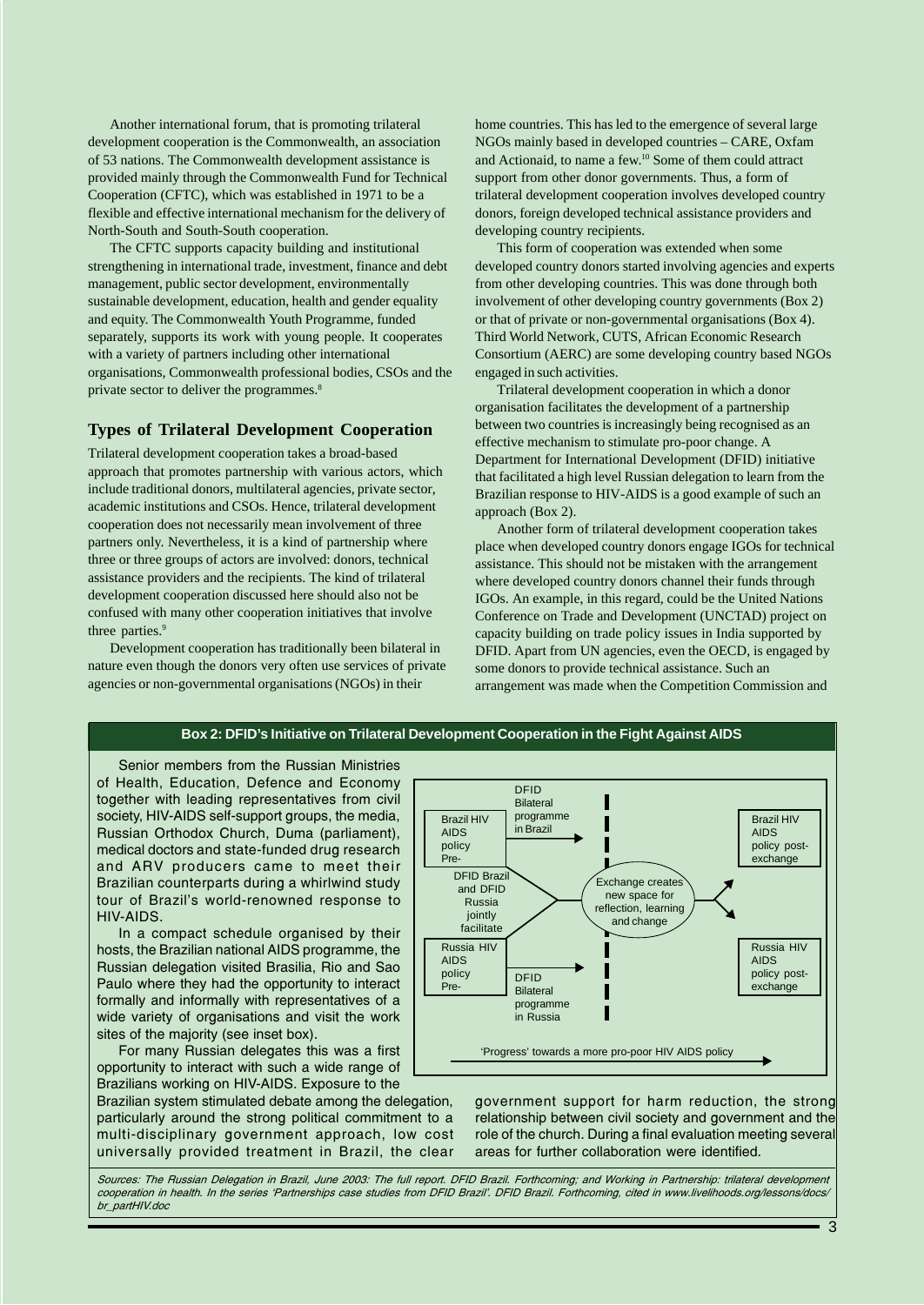Competition Tribunal of South Africa concluded arrangements with US Agency for International Development (USAID), and the Antitrust Division of the US Department of Justice (DoJ) and Federal Trade Commission (FTC) as well as the OECD.<sup>11</sup>

Capacity building requirement is by no means an issue in developing countries only. In this era of globalisation, what happens in developed countries is also important for growth and poverty reduction in developing countries as well. On trade and many other related issues, developed countries adopt policies and stands that may be harmful to developing countries though they are not necessarily intended to do so. This often happens because their policies are guided from a developed world perspective. Thus, there are requirements for sensitisation and capacity building in developed countries to give the developing country perspective to the stakeholders there. CUTS' activities under the Linkages Project in developed world is such an initiative that was taken through trilateral development cooperation (Box 4). Third World Network has also been doing significant work of this nature. Of course such issues have been taken up by developed world organisations as well, notably Oxfam and Actionaid.

The problem can be more complex in the provisioning of technical assistance and consulting services as concerns have often been raised that the type of technical assistance or services offered may not be appropriate to the recipient country's needs. Moreover, donor countries coming to a country with their own type of technical expertise can create problems for the recipient country as there can be confusion and duplicity. Trilateral development cooperation can be a way out of such problems.

Another issue related to tied aid is that when the donors tie up with local (donor's home country) technical assistance providers, there is a possibility that monitoring by the donors may get relaxed as they are likely to develop alliances. A third country provider of technical assistance is far less likely to develop such a relationship with a donor and hence monitoring is likely to be more rigorous. Hence, trilateralisation may bring more accountability in the implementation of development programmes. With the involvement of third country technical assistance provider, it is likely that more information will be made public and thereby increase overall transparency in aid administration creating a positive impact on global governance. With a transparent aid administration system, the impact of politics on aid would be far less.

#### **Box 3: Learning from Bangladesh**

Although Bangladesh is still a LDC, it has implemented capacity building projects in areas where it has specific expertise, such as micro-credit, population control and rural development. The Bangladesh Academy for Rural Development, the Rural Development Academy and the Bangladesh Public Administration Training Centre have considerable expertise in micro-credit, rural banking and income-generation activities, and can cater for the training needs of other developing countries.

Grameen Bank has also organised training programmes on micro-credit for participants from several developing countries in Asia and Africa. Bangladesh Rural Advancement Committee (BRAC) is another NGO whose achievements are well known. BRAC has been involved in training development

professionals/activists from several developing countries. BRAC is also involved in implementing development projects in other countries, most notably in Afghanistan through the trilateral development cooperation mode. Bangladesh also has a strong track record in formulating population control policies, programmes and services that have helped to improve general conditions of maternal and child health, lower birth rates and slow population growth.

Much of these development-related capacity building activities could be made possible because of trilateral development cooperation. However, there is enough scope for better utilisation of Bangladeshi expertise and experiences through trilateral development cooperation.

Source: UN-ESCAP, Economic and Social Survey of Asia and the Pacific, 2002.

#### **Benefits of Trilateral Development Cooperation**

Bilateral assistance programmes have very often been criticised for their tied nature by which aid is tied to the donor country's provision of goods and services. The reasoning was that this would allow donor countries to build greater support for development assistance. Nevertheless, the nature and extent of tied aid has caused concerns in several quarters.12 However, following strong recommendations from the DAC, donor countries have made some progress in untying their development assistance in recent years. Tied purchases of goods and services usually led to recipient countries paying higher prices. On an average, a developing country expert costs one-third of developed country experts at prevalent international rates.<sup>13</sup> Trilateral development cooperation, can thus, be a cost-effective way of promoting development cooperation.

It is well recognised now that importing technologies, policies or legal practices from developed countries may not be appropriate for most developing countries. It may be better for them to draw these from countries that are developing but are more advanced than they are. Though the importance of 'intermediate technology' is well documented, the issue of 'intermediate policy' has hardly been recognised in the development literature. In fact ignoring this has cost many developing countries, especially in sub-Saharan Africa, dearly as they implemented the Washington Consensus agenda. Trilateral development cooperation can be an effective way of bringing 'intermediate technology' and 'intermediate policy' to developing countries while taking the help of developed countries in meeting the financial resource needs.

Many developing countries are relatively more advanced with significant experience particularly in the area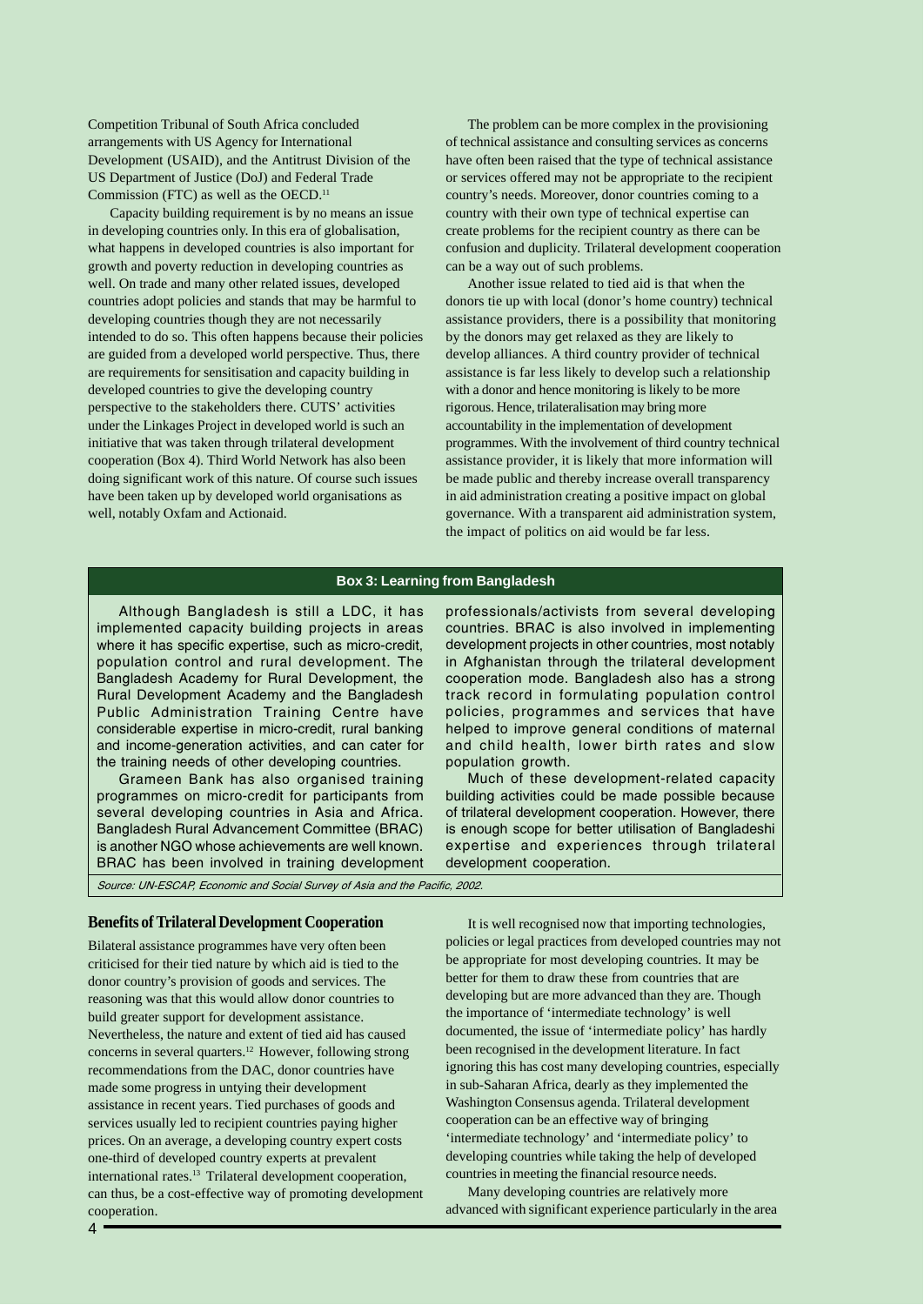#### **Box 4: Trilateral Development Cooperation: CUTS' Experience**

CUTS International, an India-based NGO, is engaged in capacity building on trade, competition, consumer protection and investment issues in several developing countries under the trilateral development cooperation framework. Here are a few examples.

CUTS made a quantum leap in this regard when it launched its 7Up Project that involved research, advocacy and capacity building on competition regimes in seven developing countries under assistance from the DFID, UK. Both UNCTAD and the World Bank supported the project. The countries covered under the project were: India, Kenya, Pakistan, South Africa, Sri Lanka, Tanzania and Zambia.

Similarly, again with DFID's support, CUTS launched a project entitled, 'Investment for Development (IFD),' in seven countries, in September 2001. The objective of the project was to catalyse a congenial environment for promoting investment and also to make it development-friendly. UNCTAD was its strategic partner in implementing the project. The countries covered under the project were: Bangladesh, Brazil, Hungary, India, South Africa, Tanzania and Zambia.

At present, CUTS is engaged in capacity building on competition policy issues in select countries of Source: www.cuts-international.org

of socio-economic development. Many successful development models and tools have been developed. Such innovative development models and tools are available not only in more advanced developing countries but also in some least developed countries (LDCs). Bangladesh is a glaring example, which has significant expertise and experience in areas such as micro-credit, population control and rural development. However, it is beyond the capability of Bangladesh to transfer these with its own resources. Such expertise and experience can be usefully utilised in other developing countries through trilateral development cooperation (Box 3).

Although technology is by and large considered to be value-neutral, the same cannot be said about the policies and legal framework. Importing policy or legal framework ignoring the social and cultural values can be counterproductive for a recipient country. Technical assistance providers based in countries of similar value systems would be in a better position to deal with such issues.

South and Southeast Asia with support from the State Secretariat for Economic Affairs (SECO), Switzerland and DFID, UK. A similar project in select countries of Eastern and Southern Africa has also been launched in a trilateral development cooperation mode with assistance from the Norwegian Agency for Development Cooperation (NORAD) and DFID.

CUTS is further engaged in capacity building on trade policy issues under its programme: Fostering Equity and Accountability in the Trading System (FEATS) in sub-Saharan African countries with support from HIVOS, The Netherlands and Ford Foundation, USA. Earlier, CUTS had implemented a similar project in South Asian countries in a trilateral development cooperation mode, with the support of Friedrich Ebert Stiftung (FES) and International Development Research Centre (IDRC).

CUTS is implementing a unique project on trade and its linkages with environmental and social issues under which it is engaged in 'capacity building of developed country stakeholders' on Southern concerns on these issues. The project got initial support from DFID and is currently supported by the Swedish International Development Cooperation Agency (SIDA) and Ford Foundation.

#### **Risk Factors**

Pure bilateral cooperation with tied aid makes it easier for the donor countries to muster enough political support in their commitment to overseas aid. Trilateralisation of development cooperation may dilute this political support base and thus the interest of the domestic constituency in overseas aid. They might also question the accountability in the aid administration when the stakeholders from the donor country are not involved. This would lead to reduced commitment in donor countries for development cooperation. However, this can be countered by a type of trilateral development cooperation. CSOs from developing countries with high credibility can be involved in developed countries in apprising the stakeholders there about the utility of the aid that they are providing to the developing countries.

It may also not be always easy for one developing country to accept technical assistance for capacity building from another developing country. There are political

| <b>Box 5: Pros and Cons of Trilateral Development Cooperation</b>                                                                                                                                                                                                                                                                  |                                                                                                                                                                                                                                                                                                                                                                                |
|------------------------------------------------------------------------------------------------------------------------------------------------------------------------------------------------------------------------------------------------------------------------------------------------------------------------------------|--------------------------------------------------------------------------------------------------------------------------------------------------------------------------------------------------------------------------------------------------------------------------------------------------------------------------------------------------------------------------------|
| <b>Pros</b>                                                                                                                                                                                                                                                                                                                        | Cons                                                                                                                                                                                                                                                                                                                                                                           |
| Cost effective.<br>Optimum utilisation of knowledge, skills and<br>techniques available in developing countries.<br>More appropriate technology and policy<br>available to recipients.<br>Reducing tied-aid conditionalities.<br>Can check bringing in of incoherent or<br>conflicting policies brought in by different<br>donors. | Less political commitment in northern donor<br>countries.<br>Lower level of confidence in the knowledge,<br>skills and techniques available in other<br>developing countries.<br>Policy makers and bureaucrats in recipient<br>countries may not be too supportive.<br>Negative attributes like poor work culture and<br>lack of professionalism may be a cause of<br>concern. |